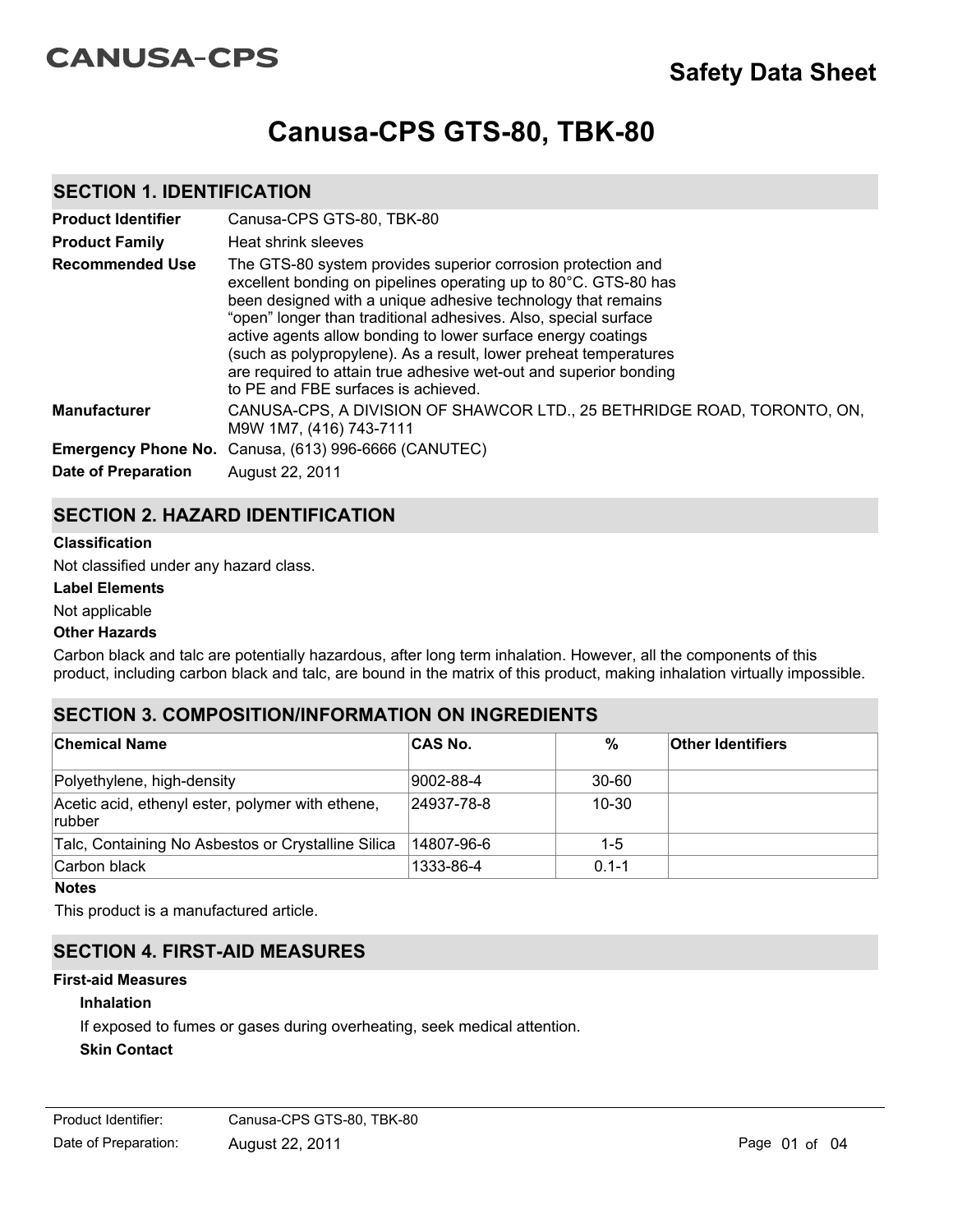Wash gently and thoroughly with lukewarm, gently flowing water and mild soap for 5 minutes. Get medical advice or attention if you feel unwell or are concerned.

## **Eye Contact**

Rinse the contaminated eye(s) with lukewarm, gently flowing water for 5 minutes, while holding the eyelid(s) open. If eye irritation persists, get medical advice or attention.

#### **Ingestion**

Drink two glasses of water and consult a physician.

## **SECTION 5. FIRE-FIGHTING MEASURES**

#### **Extinguishing Media**

#### **Suitable Extinguishing Media**

Water spray; dry chemical; carbon dioxide; foam.

#### **Specific Hazards Arising from the Product**

During a fire, PE may decompose by thermal decomposition or combustion to form irritating smoke and toxic and/or flammable gases and fumes, such as carbon monoxide, carbon dioxide, ethylene, ethane, other saturated and unsaturated hydrocarbons, formic acid, acrylic acid, formaldehyde and acrolein.

#### **Special Protective Equipment and Precautions for Fire-fighters**

HDPE can burn if strongly heated and form irritating smoke and toxic and/or flammable gases. Evacuate area and fight fire from a safe distance or protected location. Approach fire from upwind to avoid hazardous and toxic decomposition products.

If possible, isolate materials not yet involved in the fire. Otherwise, fire-exposed materials should be cooled by application of hose streams. Application should begin as soon as possible and should concentrate on any unwetted portions. For a massive fire in a large area, use unmanned hose holder or monitor nozzles. If this is not possible, withdraw from fire area and allow fire to burn.

If applicable, avoid generating dust to minimize risk of explosion.

Fire-fighters may enter the area if positive pressure SCBA and full Bunker Gear is worn.

# **SECTION 6. ACCIDENTAL RELEASE MEASURES**

#### **Environmental Precautions**

Not applicable.

#### **Methods and Materials for Containment and Cleaning Up**

Dispose of in compliance with applicable legislation.

## **SECTION 7. HANDLING AND STORAGE**

#### **Precautions for Safe Handling**

Avoid overheating. Do not breathe fumes produced during overheating or burning. Keep the product clean, prevent contamination.

#### **Conditions for Safe Storage**

Cool, dry environment.

# **SECTION 8. EXPOSURE CONTROLS/PERSONAL PROTECTION**

#### **Control Parameters**

Not available.

This product is a manufactured article.

#### **Appropriate Engineering Controls**

General ventilation is usually adequate. Use local exhaust ventilation, if general ventilation is not adequate to control amount in the air.

## **Individual Protection Measures**

## **Eye/Face Protection**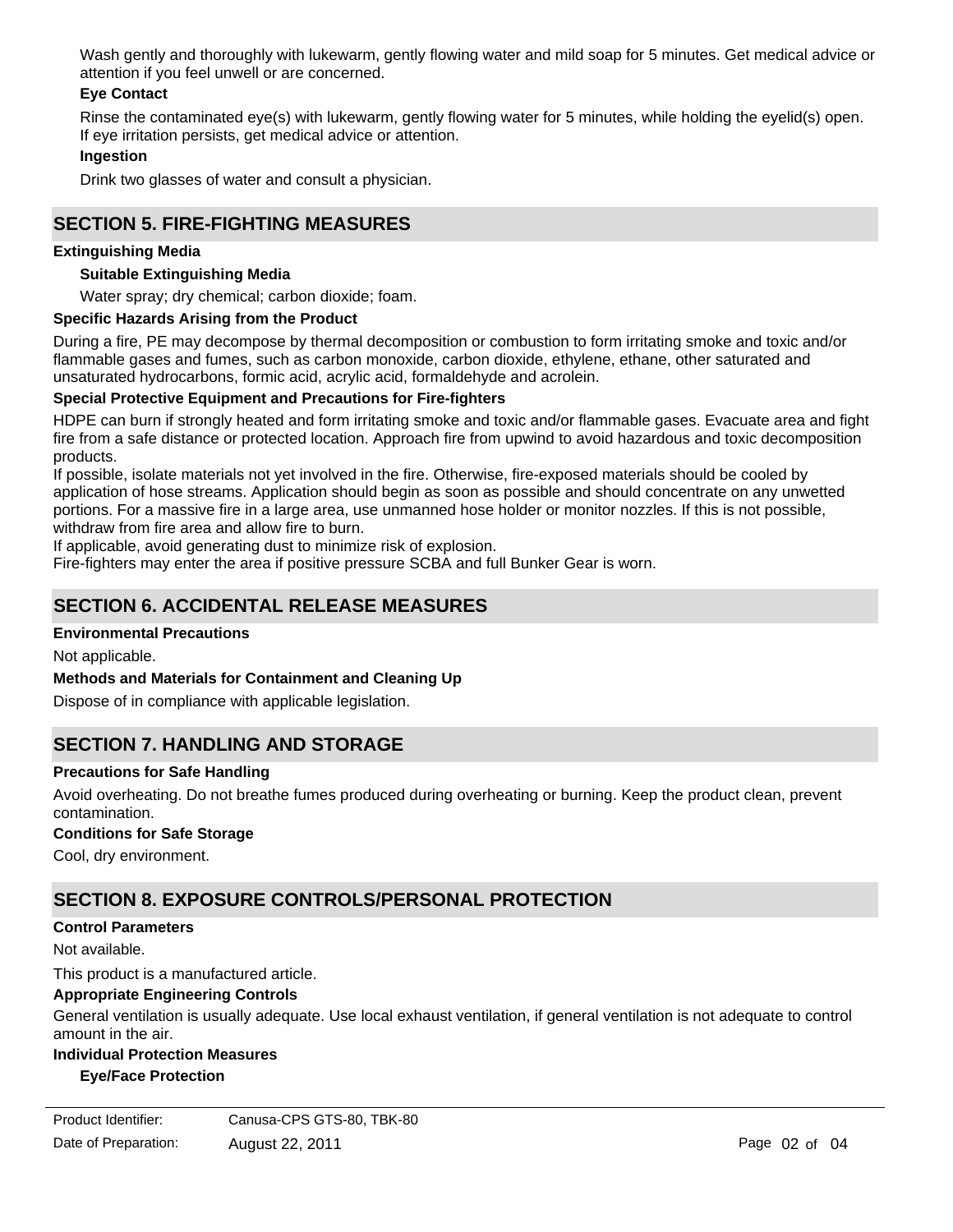Not required but it is good practice to wear safety glasses or chemical safety goggles. Safety goggles recommended during flame heating.

#### **Skin Protection**

Long sleeves and pants.

#### **Respiratory Protection**

Not normally required if product is used as directed. Use a NIOSH approved respirator with organic vapour cartridges when in a confined or restricted area or if ventilation is not adequate.

## **SECTION 9. PHYSICAL AND CHEMICAL PROPERTIES**

Appearance **Black. Other Physical Property 1** Adhesive coated plastic **Basic Physical and Chemical Properties Physical State** Solid **Other Information**

## **SECTION 10. STABILITY AND REACTIVITY**

**Chemical Stability** Normally stable. **Possibility of Hazardous Reactions** Decomposes at elevated temperatures. Avoid strong oxidizers. **Reactivity** Not applicable.

# **SECTION 11. TOXICOLOGICAL INFORMATION**

This product is a manufactured article. All components are completely encased in the product.

#### **Acute Toxicity**

| <b>Chemical Name</b>                                       | <b>LC50</b>                     | LD50 (oral)          | LD50 (dermal) |
|------------------------------------------------------------|---------------------------------|----------------------|---------------|
| Polyethylene, high-density                                 |                                 | $>$ 2000 mg/kg (rat) |               |
| Carbon black                                               | 6750 mg/m3 (4-hour<br>exposure) |                      |               |
| Acetic acid, ethenyl ester,<br>polymer with ethene, rubber |                                 | 2500 mg/kg (rat)     |               |

## **Skin Corrosion/Irritation**

May cause irritation.

#### **Carcinogenicity**

| <b>Chemical Name</b>                                          | <b>IARC</b> | <b>ACGIH®</b>  | <b>INTP</b> | <b>OSHA</b> |
|---------------------------------------------------------------|-------------|----------------|-------------|-------------|
| Polyethylene, high-density                                    | Not Listed  | Not Listed     | Not Listed  | Not Listed  |
| Talc, Containing No Asbestos Group 1<br>or Crystalline Silica |             | ΙA1            | Not Listed  | Not Listed  |
| Carbon black                                                  | Group 2B    | lА3            | Not Listed  | Not Listed  |
| Acetic acid, ethenyl ester,<br>polymer with ethene, rubber    | Not Listed  | Not designated | Not Listed  | Not Listed  |

All the components of this product, including carbon black and talc, are bound in the matrix of this product, making inhalation virtually impossible.

# **SECTION 12. ECOLOGICAL INFORMATION**